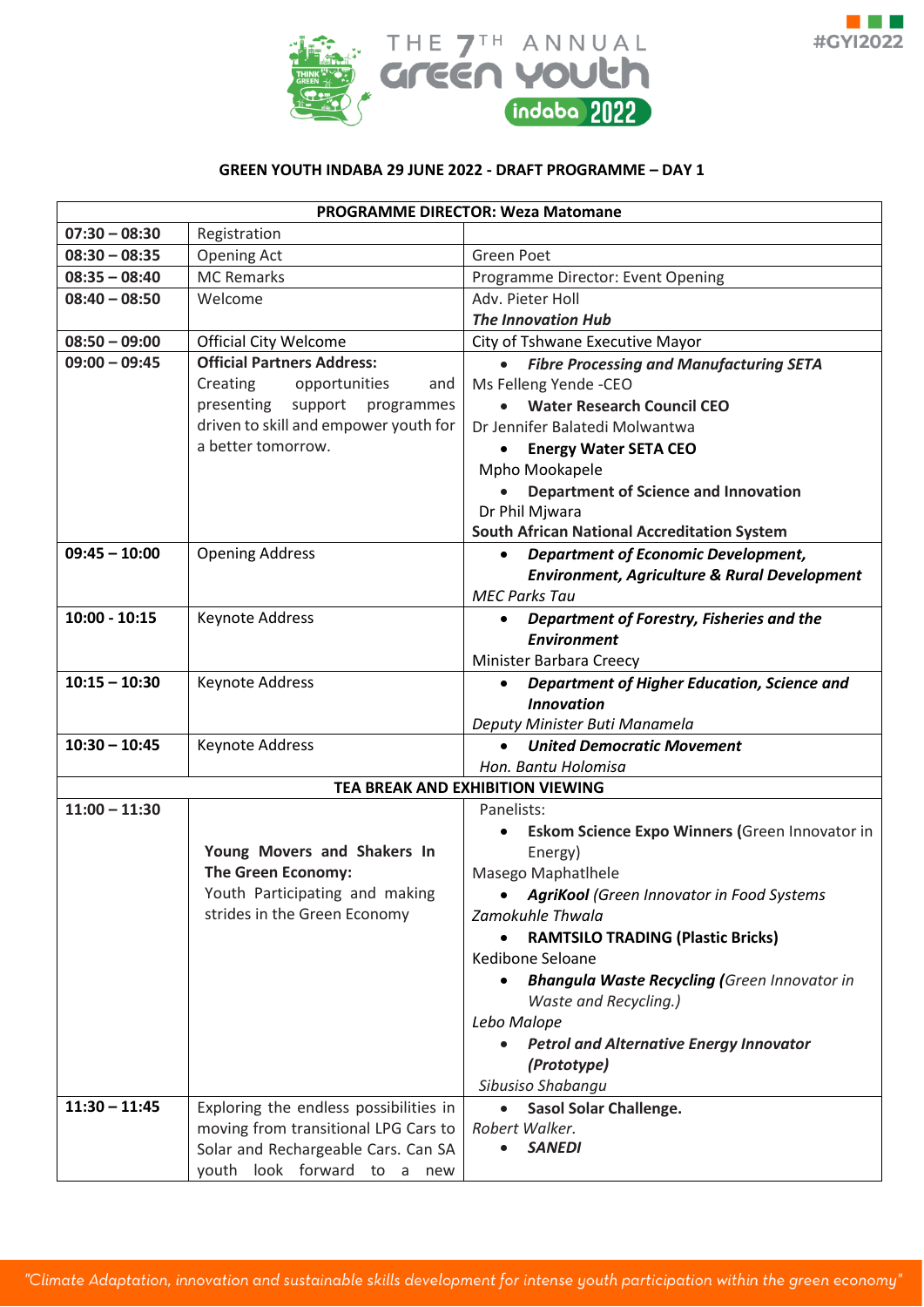



|                 | motoring industry and acquire new     |                                                     |  |  |
|-----------------|---------------------------------------|-----------------------------------------------------|--|--|
|                 | skills.                               |                                                     |  |  |
| $12:15 - 12:30$ | Opportunities for youth within the    |                                                     |  |  |
|                 | energy sector.                        | <b>National Energy Regulation South Africa</b>      |  |  |
| $12:30 - 13:00$ | Green Economy Growth through          | <b>Panelists:</b>                                   |  |  |
|                 | Incubation and access to additional   | Incubation Hubs.                                    |  |  |
|                 | support for youth who are looking for | Incubation and Business Mentorship.                 |  |  |
|                 | opportunities in the Green Economy.   | Entrepreneurship Support.<br>٠                      |  |  |
| <b>LUNCH</b>    |                                       |                                                     |  |  |
| $14:00 - 14:20$ | National Youth Development Plan       | $NYDA - CEO$<br>$\bullet$                           |  |  |
|                 | and critical support to the youth.    | <b>Waseem Carrim</b>                                |  |  |
| $14:20 - 14:30$ | <b>Green Innovation and Skills</b>    | Lora Centre of Entrepreneurship and Innovation<br>٠ |  |  |
|                 | Development and how youth can         | Dr. Roche Mamabolo                                  |  |  |
|                 | ensure                                |                                                     |  |  |
| $14:30 - 15:30$ | Green Innovators Pitch 7.0            | Top 6 Enterprises Pitching their Innovative Ideas.  |  |  |
|                 | Competition (Entrepreneurs)           |                                                     |  |  |
|                 |                                       | <b>MID AFTERNOON BREAK</b>                          |  |  |
| $15:00 - 16:30$ | Green Innovators Pitch 7.0            | Lora Centre of Entrepreneurship and Innovation      |  |  |
|                 | Attendee Feedback and Live Poll       | Dr. Roche Mamabolo                                  |  |  |
|                 | Voting.                               |                                                     |  |  |
| $16:00 - 16:45$ | Green Youth Indaba Flag Ceremony      | <b>Pitch Judges</b>                                 |  |  |
|                 |                                       | <b>FP&amp;M SETA</b><br>$1_{-}$                     |  |  |
|                 |                                       | <b>EWSETA</b><br>2.                                 |  |  |
|                 |                                       | Department of Science and Innovation<br>3.          |  |  |
| 16:45 -17:00    | <b>Closing Remarks</b>                | <b>Green Youth Network</b>                          |  |  |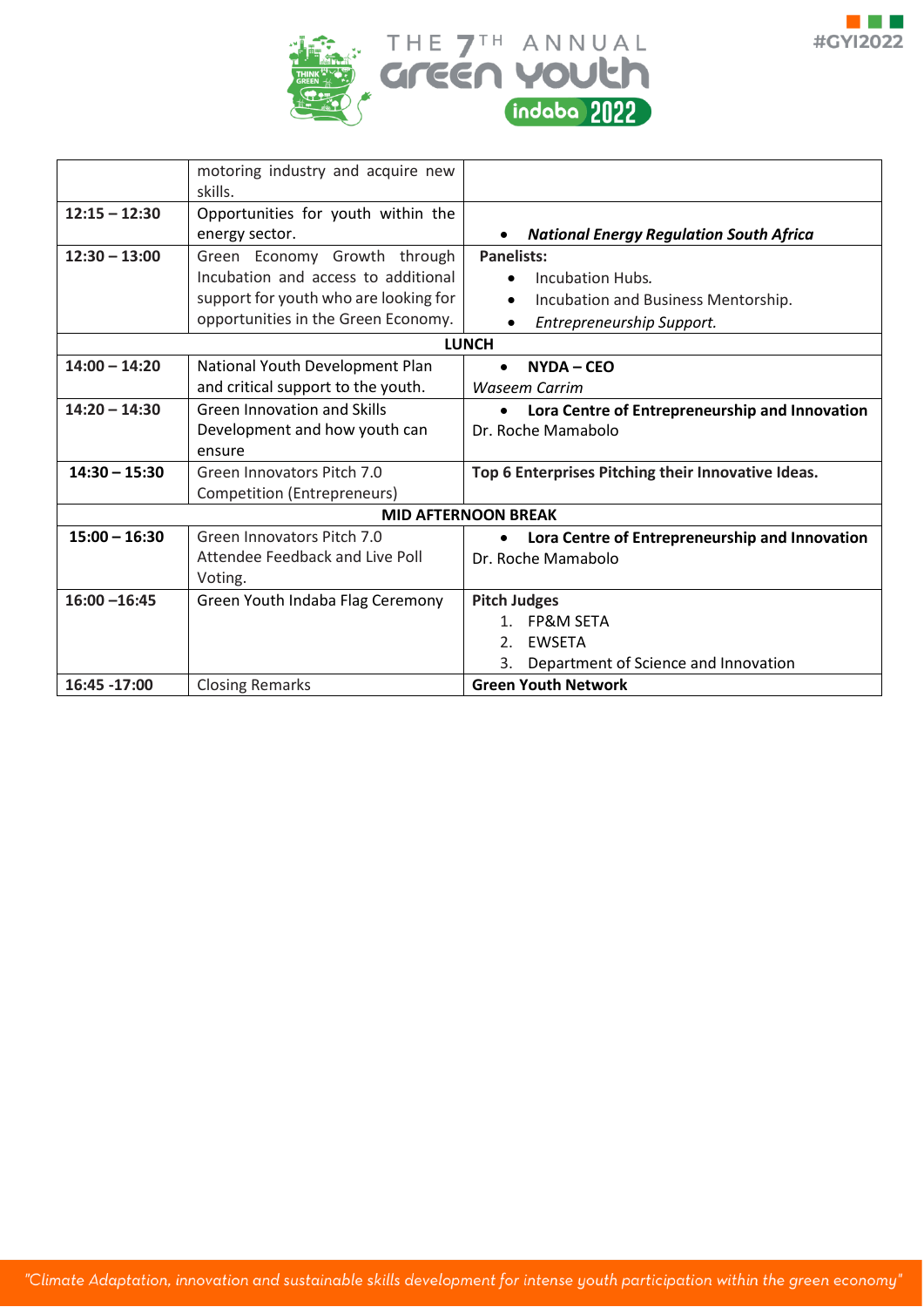



## **GREEN YOUTH INDABA 30 JUNE 2022 - DRAFT PROGRAMME – DAY 2**

| <b>PROGRAMME DIRECTOR: SIBUSISON MOLIMI</b> |                                          |                                                             |  |  |
|---------------------------------------------|------------------------------------------|-------------------------------------------------------------|--|--|
| $07:30 - 08:30$                             | Registration                             | All                                                         |  |  |
| $08:30 - 08:45$                             | <b>MC Remarks</b>                        | Programme Director: Day Two Opening                         |  |  |
| $08:45 - 09:00$                             | Recap and Highlights of Day 1            | <b>Green Youth Network</b>                                  |  |  |
| $09:00 - 09:30$                             | Keynote address.                         | <b>MUTAPA Afrocentric Dialogues</b><br>$\bullet$            |  |  |
|                                             |                                          | Veli Mbele - KaSompisi                                      |  |  |
| $09:30 - 10:00$                             | Keynote Address                          | <b>NYDA Chairperson</b>                                     |  |  |
| $10:00 - 10:20$                             | The tobacco industry is categorised as   |                                                             |  |  |
|                                             | a contributor to the economy but uses    | <b>Medical Research Council</b>                             |  |  |
|                                             | Green Washing as a front to              | Dr Catherine Edge                                           |  |  |
|                                             | environmental harms.                     |                                                             |  |  |
|                                             | TEA & COFFEE AND EXHIBITION VIEWING      |                                                             |  |  |
| $10:30 - 11:00$                             |                                          | Panelists:                                                  |  |  |
|                                             | Panel Discussion:                        | <b>IDC</b>                                                  |  |  |
|                                             | <b>Funding Opportunities GreenSMMEs</b>  | <b>NYDA</b>                                                 |  |  |
|                                             |                                          | <b>Standard Bank</b>                                        |  |  |
|                                             |                                          | Afrika Takkun                                               |  |  |
| $11:00 - 11:15$                             | Inspire yourself to new heights of       | Advocate Tshepang Segage - Environmental Law                |  |  |
|                                             | innovation and creative problem          | Sibusiso Shabangu - Green Innovator                         |  |  |
|                                             | solving through entrepreneurship         |                                                             |  |  |
| $11:15 - 12:00$                             | Green<br>Careers<br>and<br><b>Skills</b> | SETA's Panel for Green Careers and Skills                   |  |  |
|                                             | Development opportunities In the as      | <b>Opportunities</b>                                        |  |  |
|                                             | provided by South African SETA's in      | <b>TETA</b>                                                 |  |  |
|                                             | the various industries.                  | <b>EWSETA</b>                                               |  |  |
|                                             |                                          | <b>FP&amp;M SETA</b>                                        |  |  |
|                                             |                                          | <b>FOODBEV</b>                                              |  |  |
| 12:00-12:30                                 | leading<br>Green<br>Females<br>in<br>the | <b>Mosa Green</b><br>$\bullet$                              |  |  |
|                                             | through<br>sustainable<br>Economy        | Lehlogonolo Moseri                                          |  |  |
|                                             | business models,                         | <b>RAMTSILO TRADING (Plastic Bricks)</b>                    |  |  |
|                                             |                                          | Kedibone Seloane                                            |  |  |
| 12:30 -13:00                                | <b>SMME Opportunities</b>                | • Department of Trade, Industry and Competition             |  |  |
|                                             | <b>LUNCH</b>                             |                                                             |  |  |
| $14:00 - 15:00$                             | <b>Breakaway Session 1</b>               | Dr Henry Roman                                              |  |  |
|                                             | Recycling and Waste Management           | Department of Technology and Innovation                     |  |  |
|                                             | Workshop                                 | <b>Fibre Processing and Manufacturing SETA</b><br>$\bullet$ |  |  |
| $14:00 - 15:00$                             | <b>Breakaway Session 2</b>               | <b>EWSETA</b><br>$\bullet$                                  |  |  |
|                                             | Water and Energy Workshop                | <b>WRC</b>                                                  |  |  |
|                                             |                                          | <b>TCTA</b>                                                 |  |  |
| 14:00-15:00                                 | <b>Breakaway Session 3</b>               | <b>Agricultural Research Council</b><br>$\bullet$           |  |  |
|                                             | Agricultural Opportunities, Forestry     | <b>Fibre Processing and Manufacturing SETA</b>              |  |  |
| $15:00 - 15:30$                             | Feedback and Deliberation of Session     | <b>Green Youth Network</b>                                  |  |  |
| $15:30 - 16:00$                             | Imvelisi Incubator Programme for         |                                                             |  |  |
|                                             | Young Professionals towards              | <b>Imvelesi Programme</b>                                   |  |  |
|                                             | entrepreneurship and innovation in       | Lucky Litelu                                                |  |  |
|                                             | the Green Economy                        |                                                             |  |  |